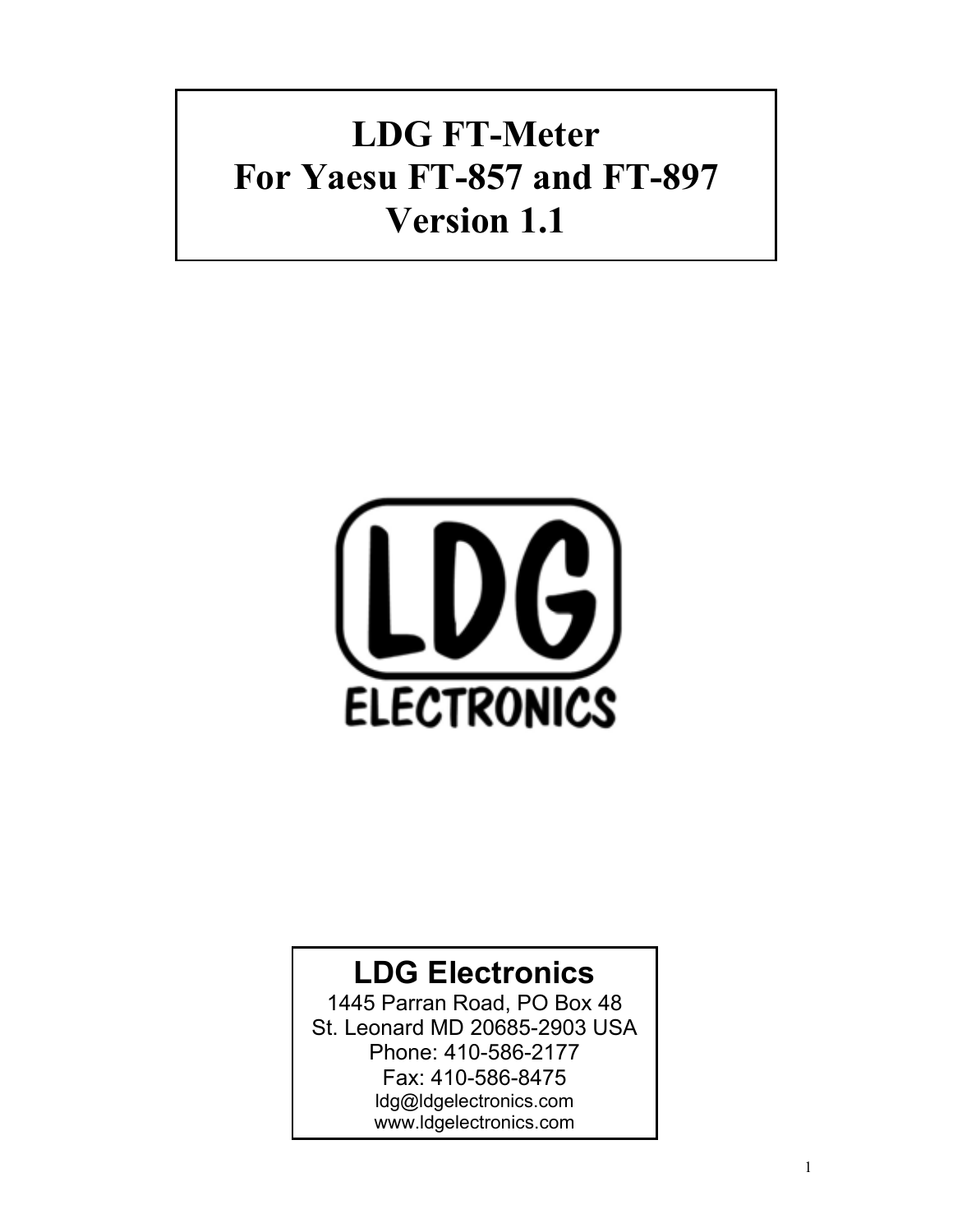# <span id="page-1-0"></span>**LDG FT-Meter For Yaesu FT-857 and FT-897**

| <b>Table of Contents</b>                      |    |
|-----------------------------------------------|----|
| <b>Introduction</b>                           | 2  |
| Jumpstart, or "Real hams don't read manuals!" | 3  |
| <b>Specifications</b>                         | 3  |
| <b>Getting to know your FT-Meter</b>          |    |
| <b>Installation</b>                           | 6  |
| Setup                                         | 8  |
| <b>Initial Calibration</b>                    | 8  |
| Receive parameter setup                       | 8  |
| Transmit parameter setup                      | 9  |
| Operation                                     | 10 |
| <b>Application Notes</b>                      | 10 |
| <b>Base Station Use</b>                       | 10 |
| Mobile Use                                    | 10 |
| Other Applications                            | 10 |
| <b>Care and Maintenance</b>                   | 11 |
| <b>Technical Support</b>                      | 11 |
| <b>Warranty and Service</b>                   | 11 |
| Feedback                                      | 11 |

#### **Introduction**

Congratulations on selecting the LDG FT-Meter. The FT-Meter provides accurate and precise readings for a wide range of receive and transmit parameters. While most users will choose S-Meter readings on receive and Power Output on transmit, several other useful readings are available. The FT-Meter simply plugs into the meter jack of your FT-857 or FT-897 transceiver. It is highly portable, in keeping with the popularity of these radios for use on Dxpeditions.

LDG pioneered the automatic, wide-range switched-L tuner in 1995. From its laboratories near the Nation's Capitol, LDG continues to define the state of the art in this field with innovative automatic tuners and related products for every amateur need.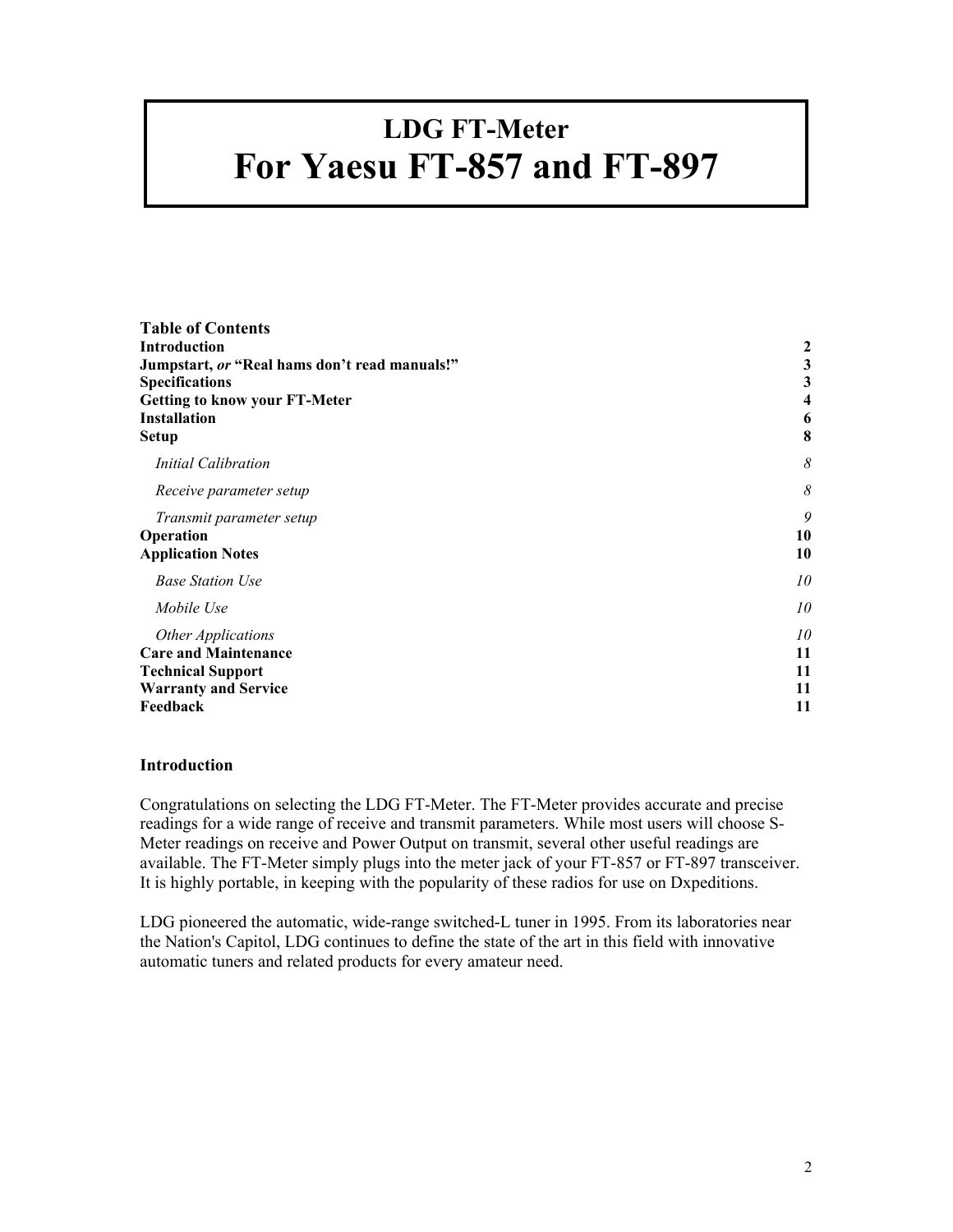#### <span id="page-2-0"></span>**Jumpstart,** *or* **"Real hams don't read manuals!"**

Ok, but at least read this one section before you transmit:

- 1. Set up your transceiver for normal operations
- 2. Plug your FT-Meter into the meter jack using the right angle plug. This is on the bottom of the front panel, under the **FUNC** button on the FT-857, and just to the right of the main tuning knob on the FT-897. Plug the other end of the cable into the FT-Meter.
- 3. Connect a 12 volt power supply capable of delivering 100 mA to the 2.5 x 5.5 mm coaxial power jack (center positive) if desired. The 12 volt connection is for the light only; the meter will work fine without it.
- 4. Select the parameters you want to display on receive and transmit from the radio's extended setup menu (items 60 and 61, respectively)
- 5. Operate normally; the meter continuously displays the selected values.

#### **Specifications**

- **S-meter, Discriminator or Voltage on receive**
- **Power output, SWR, Modulation, ALC or Voltage on transmit**
- **Externally powered cool blue backlighting**
- **On/Off switch for backlight.**
- **Size: 3.5 x 3 x 2 inches**
- **Sensitive 500 micro-amp meter movement**
- **Light requires 12 volts at 100 ma**, **2.5 x 5.5 mm jack, center positive**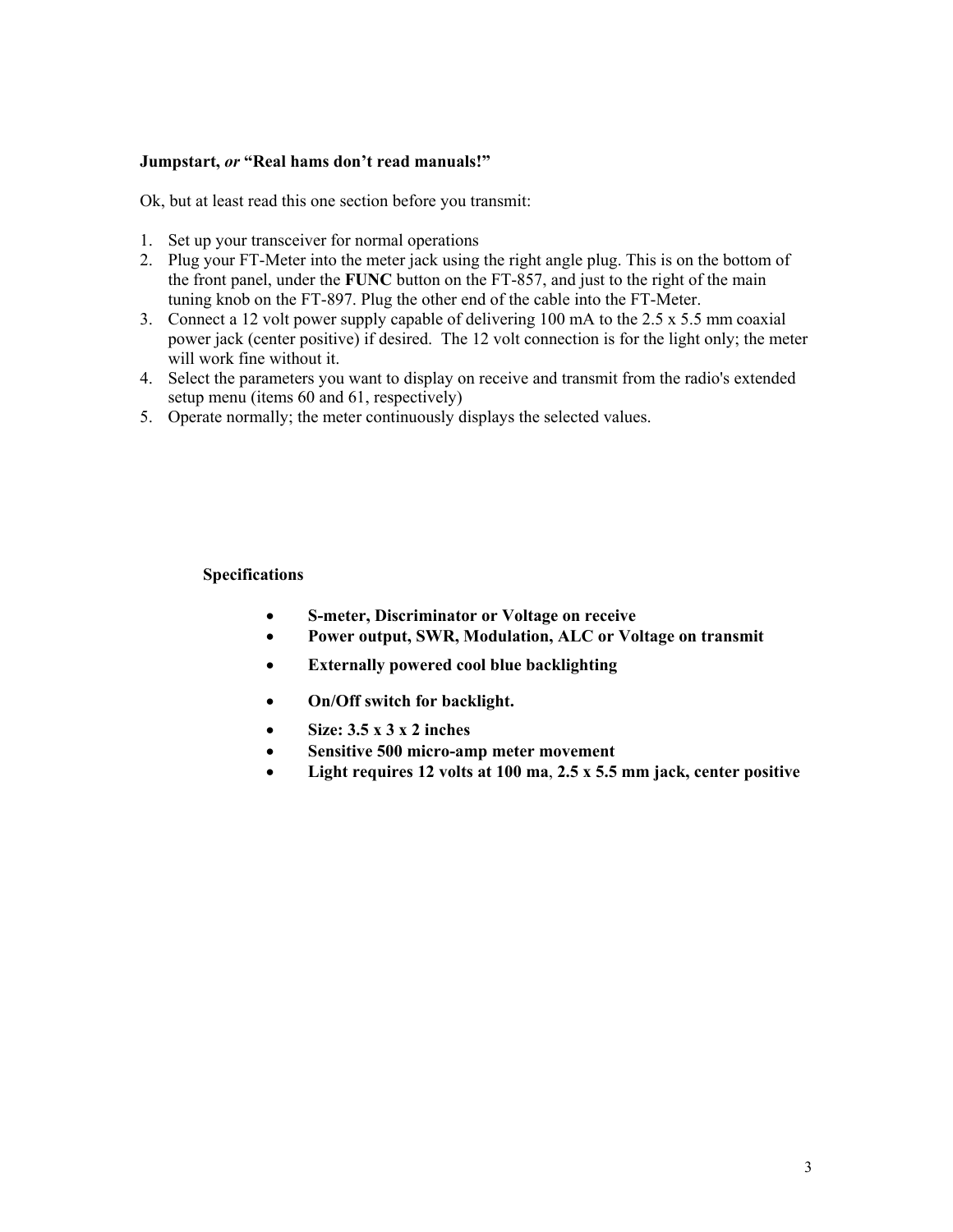#### <span id="page-3-0"></span>**Getting to know your FT-Meter**

Your FT-Meter is a quality, precision instrument that will give you many years of outstanding service; take a few minutes to get to know it.



The front panel presents the meter face with seven calibrated scales:

**S**: Signal strength on receive, calibrated in "S" units and dB above S9 **ALC**: Automatic Level Control voltage on transmit (shares S Meter scale) **PWR**: Transmitter output power in Watts **SWR**: Standing Wave Ratio on transmit **MOD**: Percent modulation on transmit **VOLT**: Power supply voltage on receive or transmit **DISC**: Discriminator reading on receive

You will select two of these scales for display, one for receive mode and one for transmit mode, from the radio's setup menu. You can change among them as often as you like.

There are no controls on the FT-Meter; operation is fully automatic.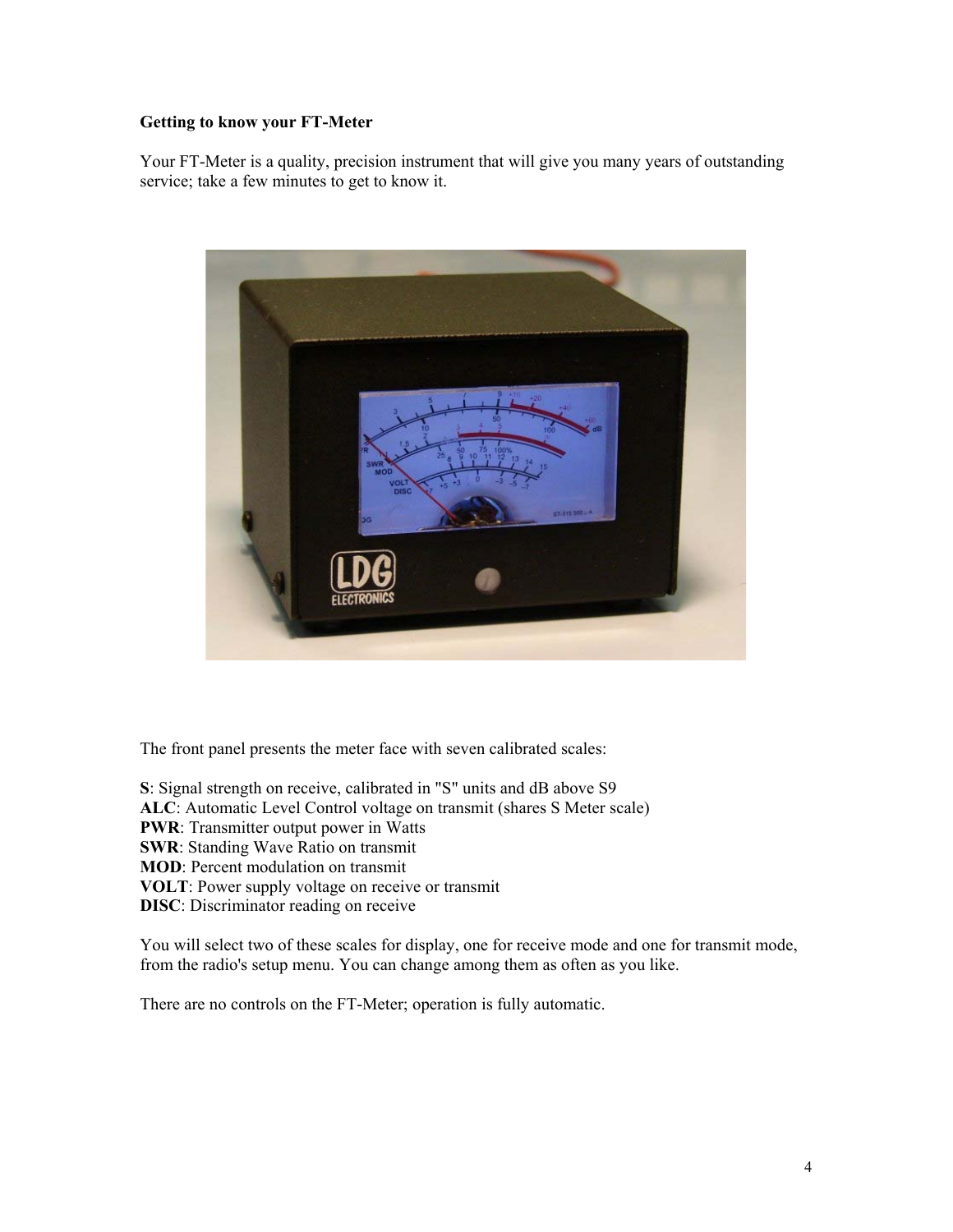

On the rear panel, the 2.5 x 5.5 mm jack coaxial DC power connector is on the left. The three foot stereo 1/8" input cable connects to the radio attaches on the right. This is a standard stereo cable, If you wanted to extend the distance away from the radio, a standard headphone extension cable would work fine. Near the top is the on off switch for the back light.

The brightness control is in the middle and can be adjusted with a small screwdriver. The meter zero calibration can also be adjusted with a small screwdriver and is near the bottom of the back panel and will be described in the calibration section.

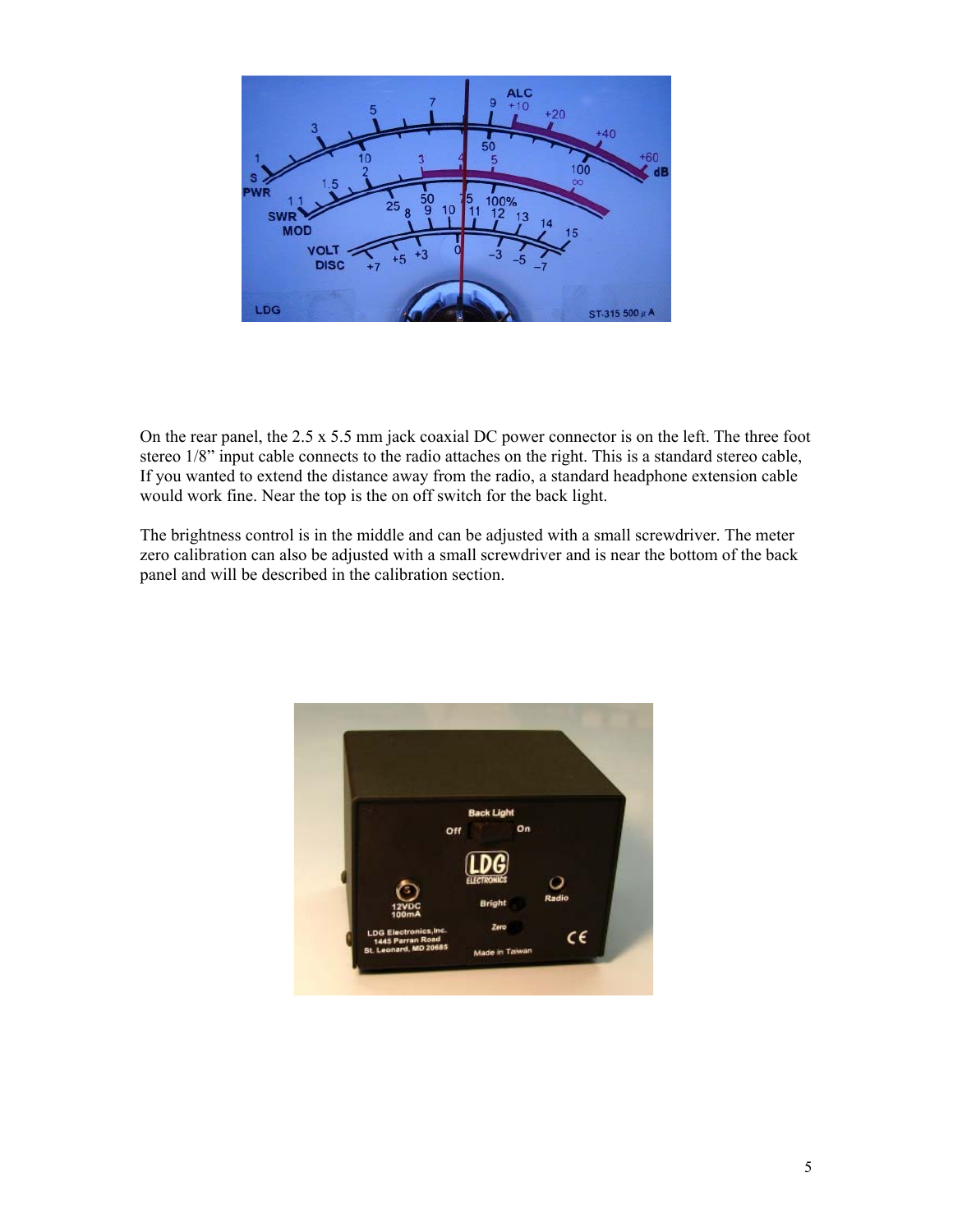#### <span id="page-5-0"></span>**Installation**

The FT-Meter is intended for indoor use only; it is not water resistant. If you use it outdoors (packing up Mount Everest, for example) you must protect it from rain.

Position your FT-Meter in a convenient spot on your operating position, anywhere within reach of its six-foot cable. Plug the cable into your transceiver as follows:

The meter jack on the FT-857 is located on the bottom of the front panel, under the **FUNC** button on the left.

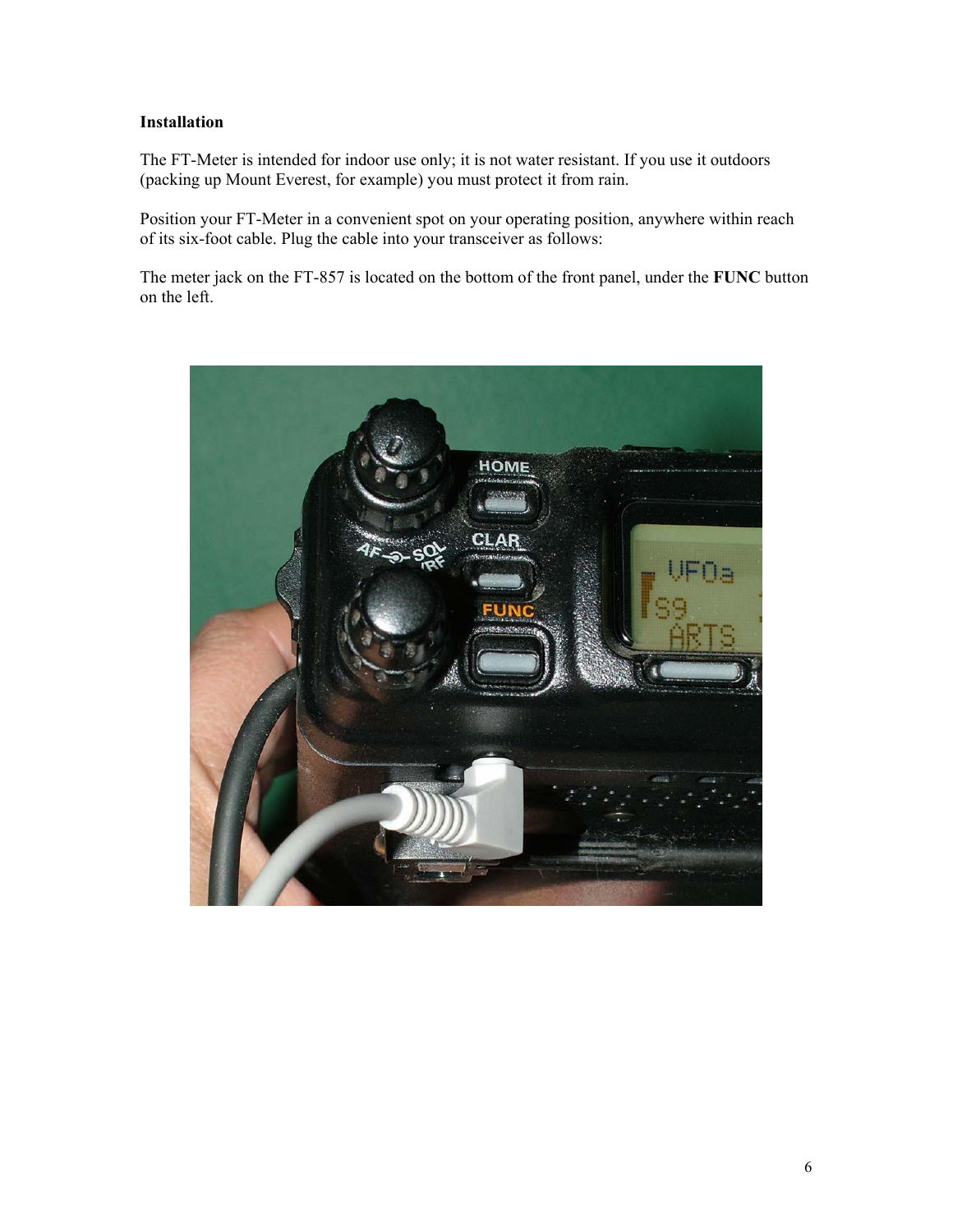The meter jack on the FT-897 is similarly located on the bottom of the front panel, but a little right of center, just to the right of the main tuning knob.



Your FT-Meter requires 12 volts DC at 100 ma to operate the light. Connect a suitable power supply to the 2.5 x 5.5 mm coaxial DC input jack using the provided 2.5 x 5.5 mm jack coaxial power connector (center positive). If you don't want to use the meter light, simply leave the power jack unconnected; the meter itself is a passive device and will work fine without the 12 volt input.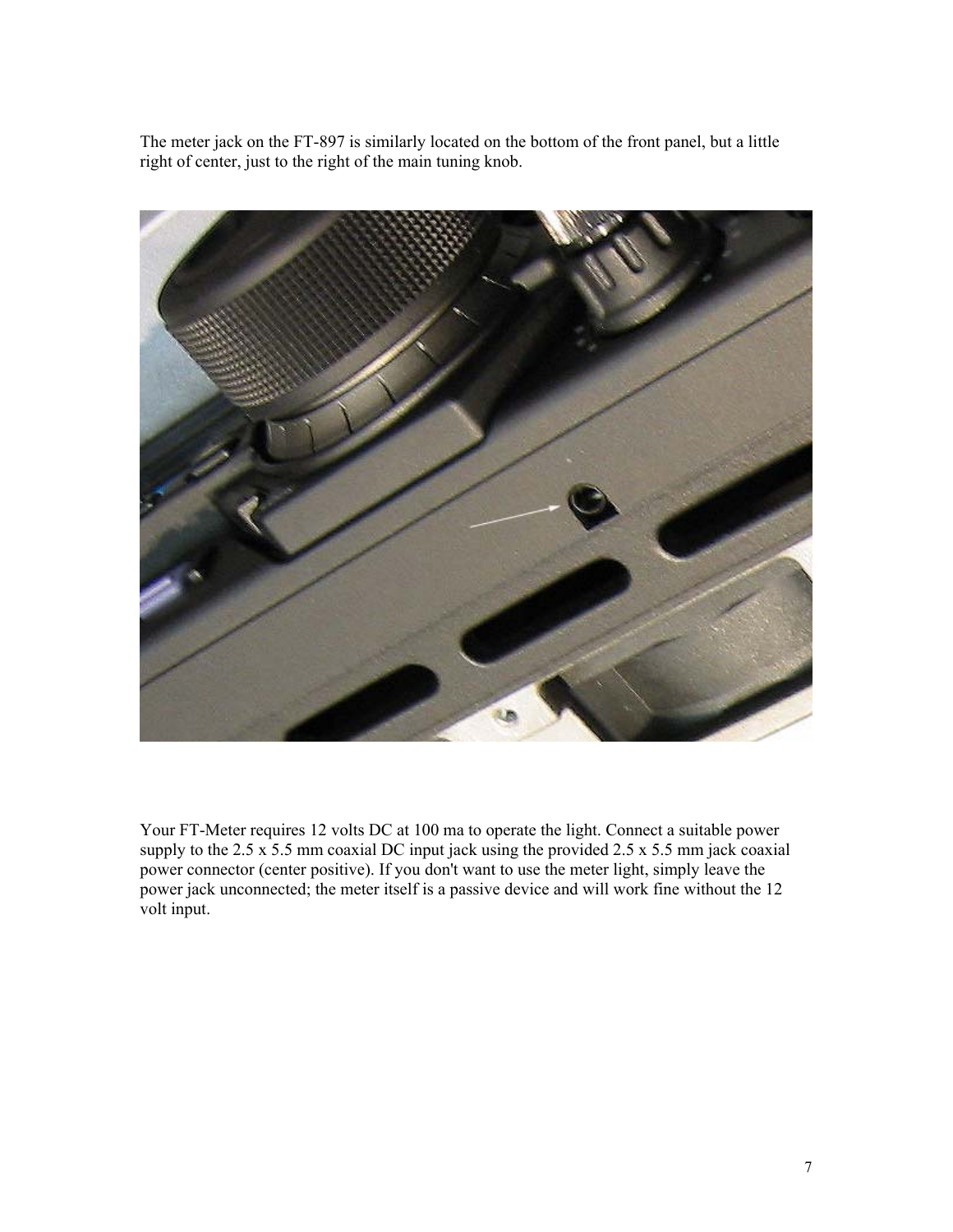#### <span id="page-7-0"></span>**Setup**

Your FT-Meter will display any two parameters you select, one on receive and one on transmit. You specify the parameters in the radio's extended setup menu.

Press and hold the **FUNC** button on the radio to bring up the menu. Rotate the **SELECT** knob to menu item 1, labeled "EXT MENU" and turn the main tuning knob until the setting is "ON". This enables the extended menu items.

#### Initial Calibration

When off, the meter needle should rest on the bottom index mark of the SWR scale, labeled "1:1". If it doesn't, insert a small flat-blade screwdriver into the hole under the center of the meter face into the needle adjustment slot. Gently turn the screwdriver to center the needle on the mark.

Rotate the **SELECT** knob to menu item 60, labeled "MTR ARX SEL". Turn the main tuning knob until the menu option reads "FS". This provides a full scale meter reading for calibration. Check that the meter settles at the top of the red portion of the S Meter scale, just to the right of the  $+60$  mark.

If the meter needs calibration, locate the FS adjustment on the back of the meter enclosure. Adjust it with a small flat-blade screwdriver until the meter is exactly at the top of the red arc.

Your meter is now calibrated. The meter is calibrated at the factory, but shipping or other forces may require a recalibration. You should only have to do this once, when you first set up the meter.

#### Receive parameter setup

Leave the **SELECT** knob on menu item 60, labeled "MTR ARX SEL" to set the parameter that will be displayed during receive. Turning the main tuning knob, you can select from the following options:

**OFF**: no meter display on receive **VLT**: power supply voltage **CTR**: discriminator center meter **SIG**: received signal strength ("S" meter)

Select whichever parameter you want displayed on receive.

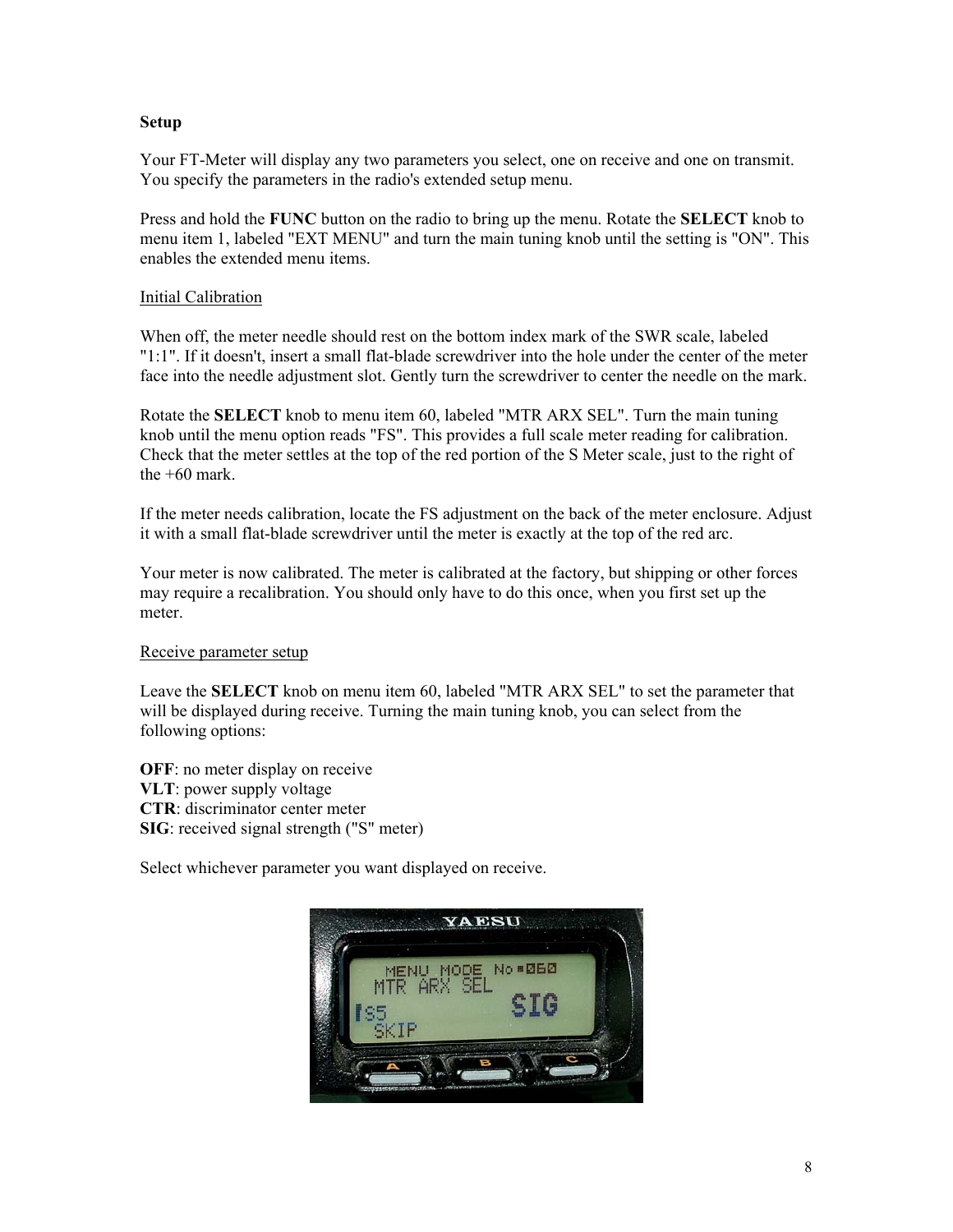### <span id="page-8-0"></span>Transmit parameter setup

Turn the **SELECT** knob to menu item 61, labeled "MTR ATX SEL". This sets the parameter that will be displayed during transmit. Turning the main tuning knob, you can select from the following options:

**OFF**: no meter display on transmit **VLT**: power supply voltage **SWR**: standing wave ratio **MOD**: deviation level **ALC**: automatic level control voltage **PWR**: transmit power

Select whichever parameter you want displayed on transmit.

Turn the **SELECT** knob to menu item 1, and reset the extended menu option to "OFF" if desired. Press and hold the radio's **FUNC** button to exit the setup menu.

You can repeat this process to select different parameters as often as you like. You can even change parameters while operating.

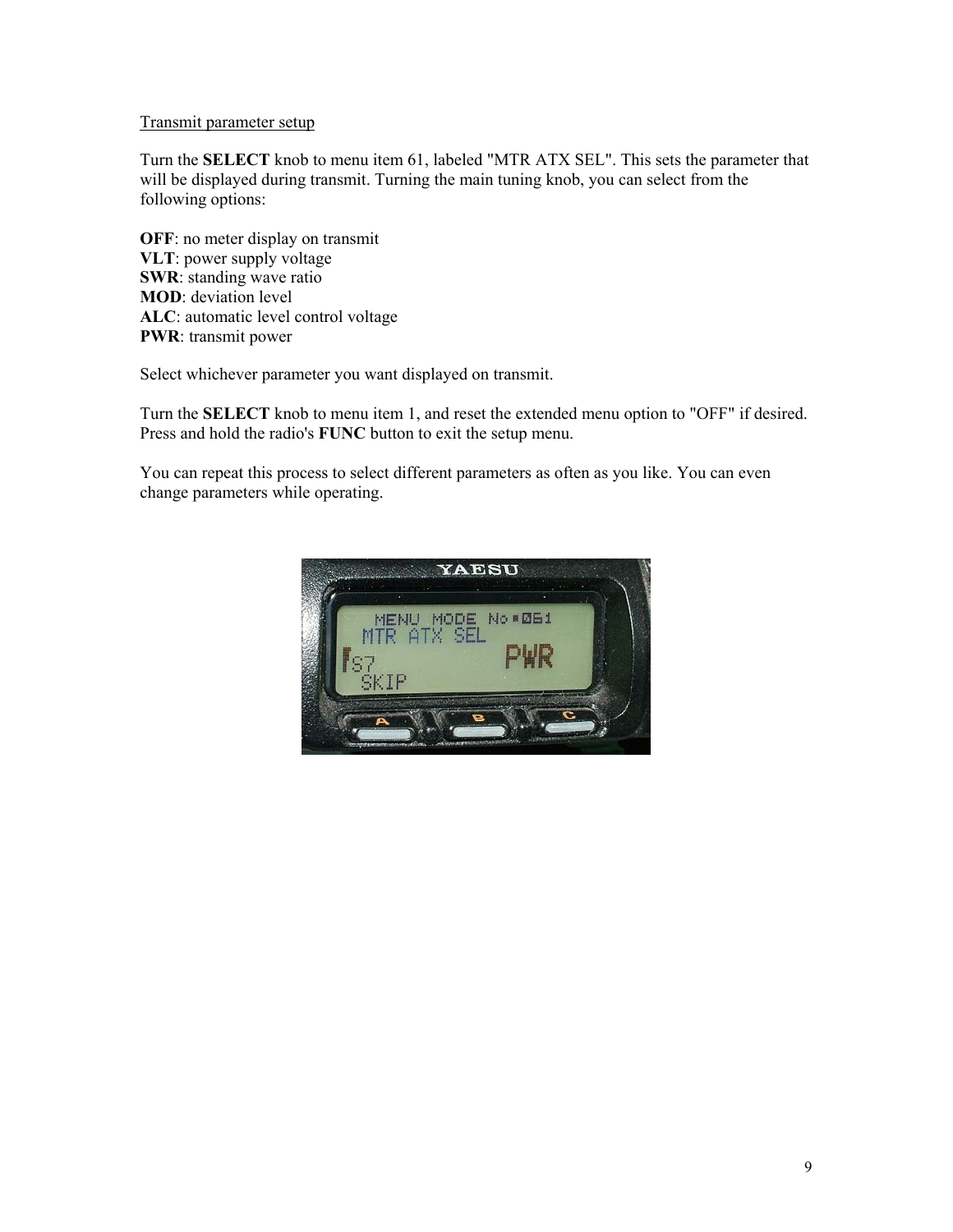### <span id="page-9-0"></span>**Operation**

To operate your FT-Meter you just, well, operate. The meter has no controls and requires no input from you. Simply use your transceiver normally, and your FT-Meter will continuously display the selected parameters.

#### **Application Notes**

#### Base Station Use

Your FT-Meter can go practically anywhere on your operating desk. The three foot cable gives you a lot of latitude in where you place it. Some obvious choices are on top of the radio or beside your computer monitor.

#### Mobile Use

The FT-Meter is ideal for mobile operation. You can mount the meter on the dashboard with Velcro tape in any convenient location. The meter is *much* easier to read than the radio's display, especially if the radio is mounted at any distance from the driver's position.

If you choose to connect the 12 vdc input to light up the meter, be sure to use a fused power line (not provided by LDG). LDG recommends a 1 amp "fast blow" fuse.

Mobiling with the FT-Meter is great, but don't be distracted by its beautiful face; keep your eyes on the road!

#### **Other Applications**

LDG designed your FT-Meter specifically for the Yaesu FT-857 and FT-897 transceivers, and does not recommend using it in any other application. However, the meter is in fact simply a 500 micro-amp meter movement; the calibration potentiometer gives you a range of .5 - 2 ma. If you choose to use it in a different application, take care not to exceed the maximum current specification; the meter movement will be damaged or destroyed by current in excess of this specification.